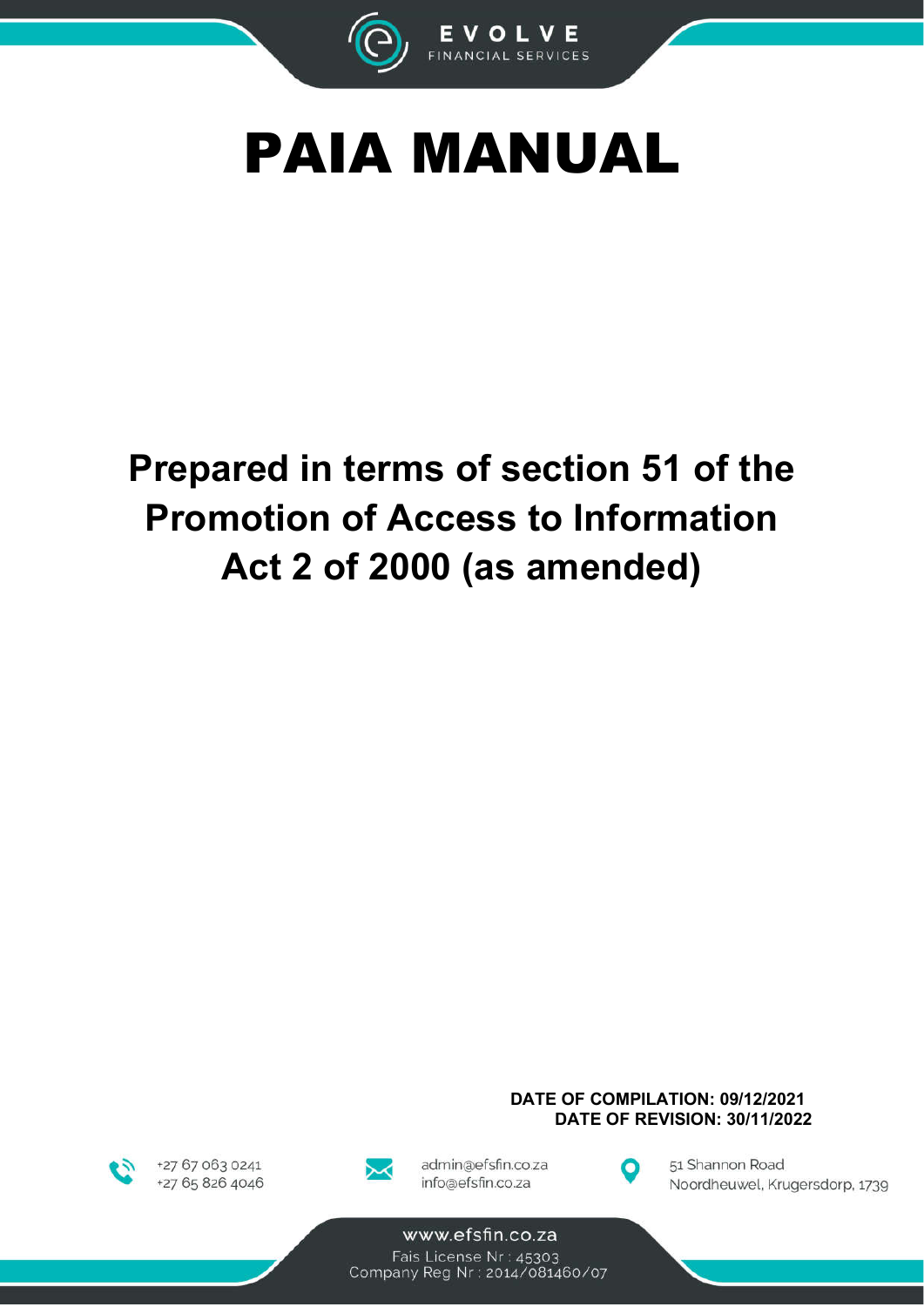

EVOLVE<br>FINANCIAL SERVICES

# **TABLE OF CONTENTS**

## CONTENTS

| 2. |                                                                      |
|----|----------------------------------------------------------------------|
|    | 3. KEY CONTACT DETAILS FOR ACCESS TO INFORMATION OF EFS Financial    |
|    |                                                                      |
|    | 4. GUIDE ON HOW TO USE PAIA AND HOW TO OBTAIN ACCESS TO THE GUIDE  5 |
|    | 5. CATEGORIES OF RECORDS OF THE EFS FINANCIAL ADVISORY WHICH ARE     |
|    | AVAILABLE WITHOUT A PERSON HAVING TO REQUEST ACCESS 9                |
|    | 6. DESCRIPTION OF THE RECORDS OF EFS FINANCIAL ADVISORY WHICH ARE    |
|    |                                                                      |
|    | 7. DESCRIPTION OF THE SUBJECTS ON WHICH THE BODY HOLDS RECORDS AND   |
|    | <b>CATEGORIES OF RECORDS HELD ON EACH SUBJECT BY EFS FINANCIAL</b>   |
|    |                                                                      |
|    |                                                                      |
|    |                                                                      |





admin@efsfin.co.za info@efsfin.co.za



51 Shannon Road Noordheuwel, Krugersdorp, 1739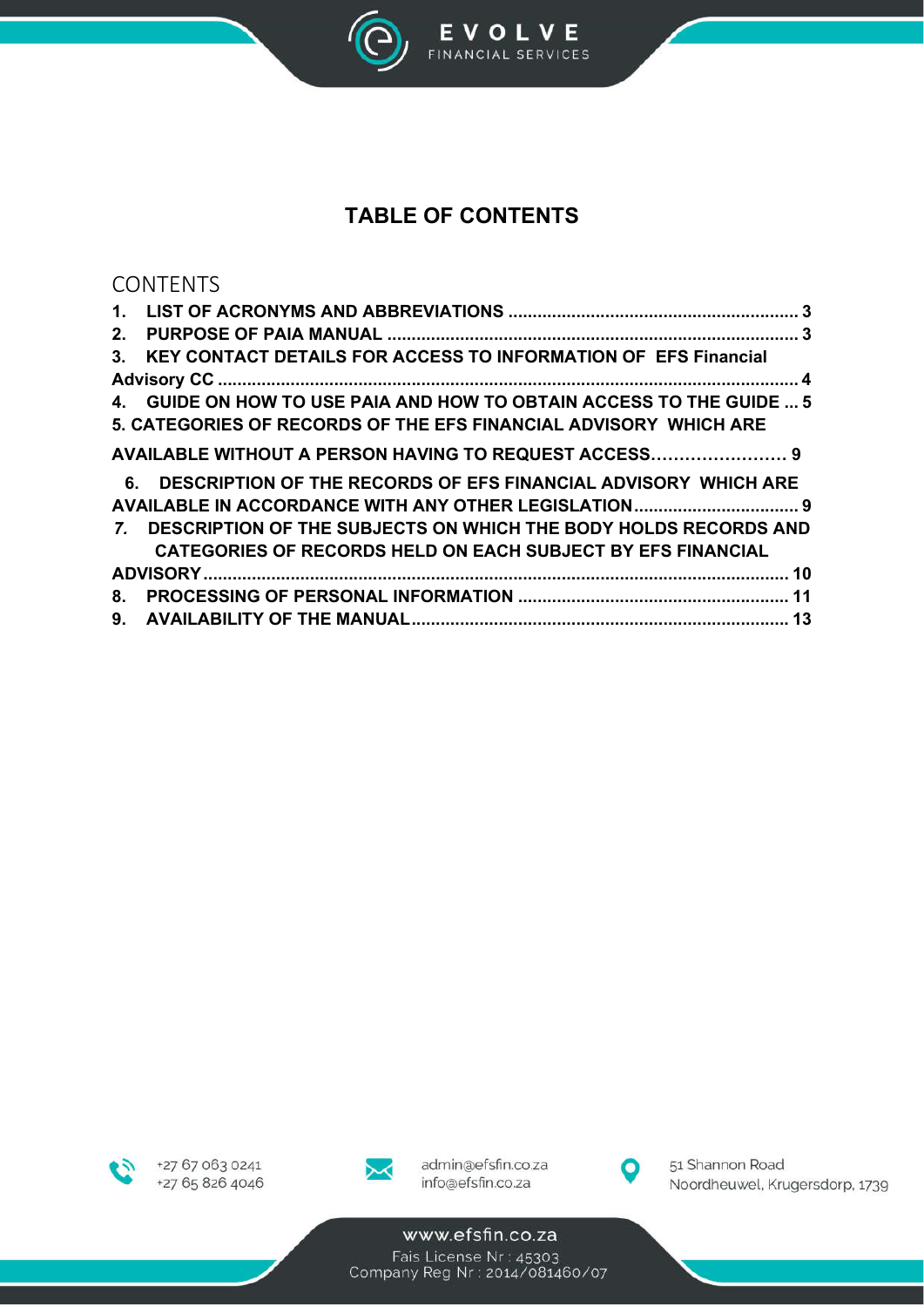

## **LIST OF ACRONYMS AND ABBREVIATIONS**

| 1.1 | "CEO"       | <b>Chief Executive Officer</b>                        |
|-----|-------------|-------------------------------------------------------|
| 1.2 | "DIO"       | Deputy Information Officer;                           |
| 1.3 | "IO"        | Information Officer;                                  |
| 1.4 | "Minister"  | Minister of Justice and Correctional Services;        |
| 1.5 | "PAIA"      | Promotion of Access to Information Act No. 2 of 2000( |
|     | as          | Amended;                                              |
| 1.6 | "POPIA"     | Protection of Personal Information Act No.4 of 2013;  |
| 1.7 | "Regulator" | Information Regulator; and                            |
| 1.8 | "Republic"  | Republic of South Africa                              |

## **2. PURPOSE OF PAIA MANUAL**

This PAIA Manual is useful for the public to-

- 2.1 check the categories of records held by a body which are available without a person having to submit a formal PAIA request;
- 2.2 have a sufficient understanding of how to make a request for access to a record of the body, by providing a description of the subjects on which the body holds records and the categories of records held on each subject;
- 2.3 know the description of the records of the body which are available in accordance with any other legislation;



**1.**

+27 67 063 0241 +27 65 826 4046



admin@efsfin.co.za info@efsfin.co.za



51 Shannon Road Noordheuwel, Krugersdorp, 1739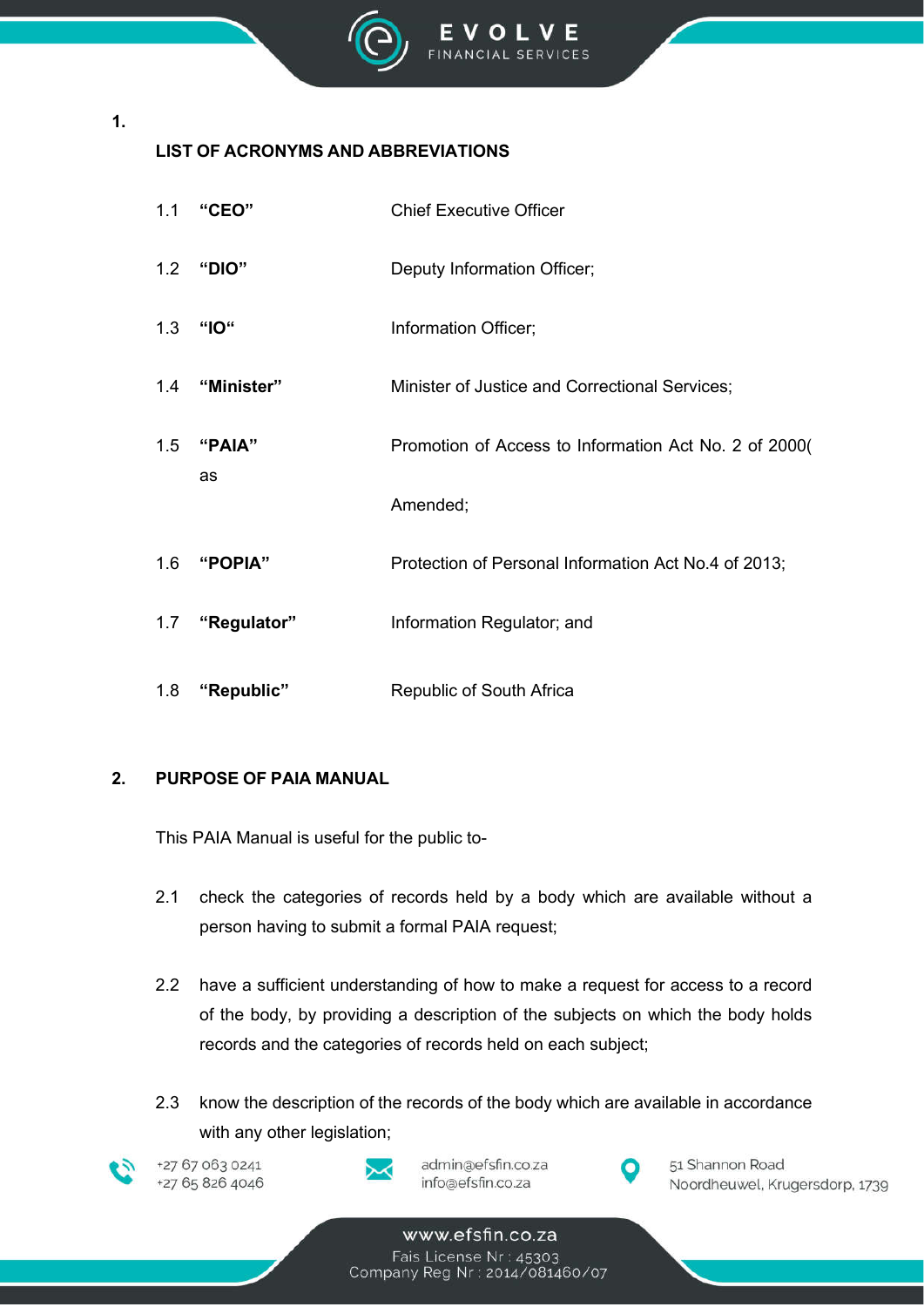

- 2.4 access all the relevant contact details of the Information Officer and Deputy Information Officer who will assist the public with the records they intend to access;
- 2.5 know the description of the guide on how to use PAIA, as updated by the Regulator and how to obtain access to it;
- 2.6 know if the body will process personal information, the purpose of processing of personal information and the description of the categories of data subjects and of the information or categories of information relating thereto;
- 2.7 know the description of the categories of data subjects and of the information or categories of information relating thereto;
- 2.8 know the recipients or categories of recipients to whom the personal information may be supplied;
- 2.9 know if the body has planned to transfer or process personal information outside the Republic of South Africa and the recipients or categories of recipients to whom the personal information may be supplied; and
- 2.10 know whether the body has appropriate security measures to ensure the confidentiality, integrity and availability of the personal information which is to be processed.

## **3. KEY CONTACT DETAILS FOR ACCESS TO INFORMATION OF EFS FINANCIAL ADVISORY CC**

#### 3.1. **Chief Information Officer**

| Name:       | Chris Coetzee                                                                                                    |
|-------------|------------------------------------------------------------------------------------------------------------------|
| Tel:        | 083 319 6476                                                                                                     |
| Email:      | chris@efsfin.co.za                                                                                               |
| Fax number: | n/a                                                                                                              |
|             | and the company of the Company of the company of the company of the company of the company of the company of the |



+27 67 063 0241 +27 65 826 4046



admin@efsfin.co.za info@efsfin.co.za



51 Shannon Road Noordheuwel, Krugersdorp, 1739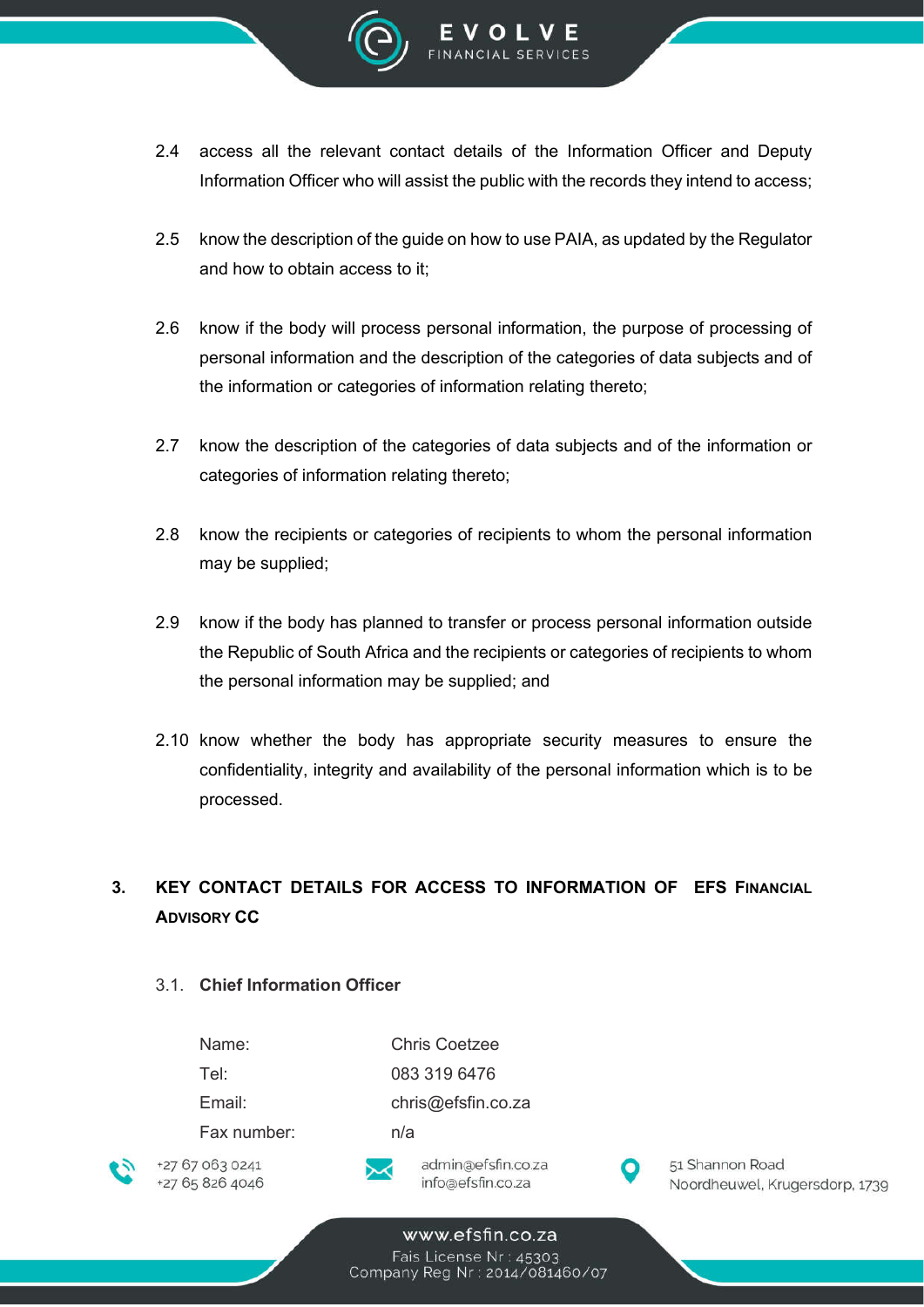

### 3.2 Access to information general contacts

Email: chris@efsfin.co.za

### 3.3 **National or Head Office**

| Postal Address:          | 51 Clearview Estate North, Protea Ridge, Krugersdorp,<br>1739 |
|--------------------------|---------------------------------------------------------------|
| <b>Physical Address:</b> | 51 Clearview Estate North, Protea Ridge, Krugersdorp,<br>1739 |
| Telephone:               | 083 319 6476                                                  |
| Email:                   | chris@efsfin.co.za                                            |
| Website:                 | https://efsfin.co.za/                                         |

## **4. GUIDE ON HOW TO USE PAIA AND HOW TO OBTAIN ACCESS TO THE GUIDE**

- 4.1. The Regulator has, in terms of section 10(1) of PAIA, as amended, updated and made available the revised Guide on how to use PAIA ("Guide"), in an easily comprehensible form and manner, as may reasonably be required by a person who wishes to exercise any right contemplated in PAIA and POPIA.
- 4.2. The Guide is available in each of the official languages and in braille.





admin@efsfin.co.za info@efsfin.co.za



51 Shannon Road Noordheuwel, Krugersdorp, 1739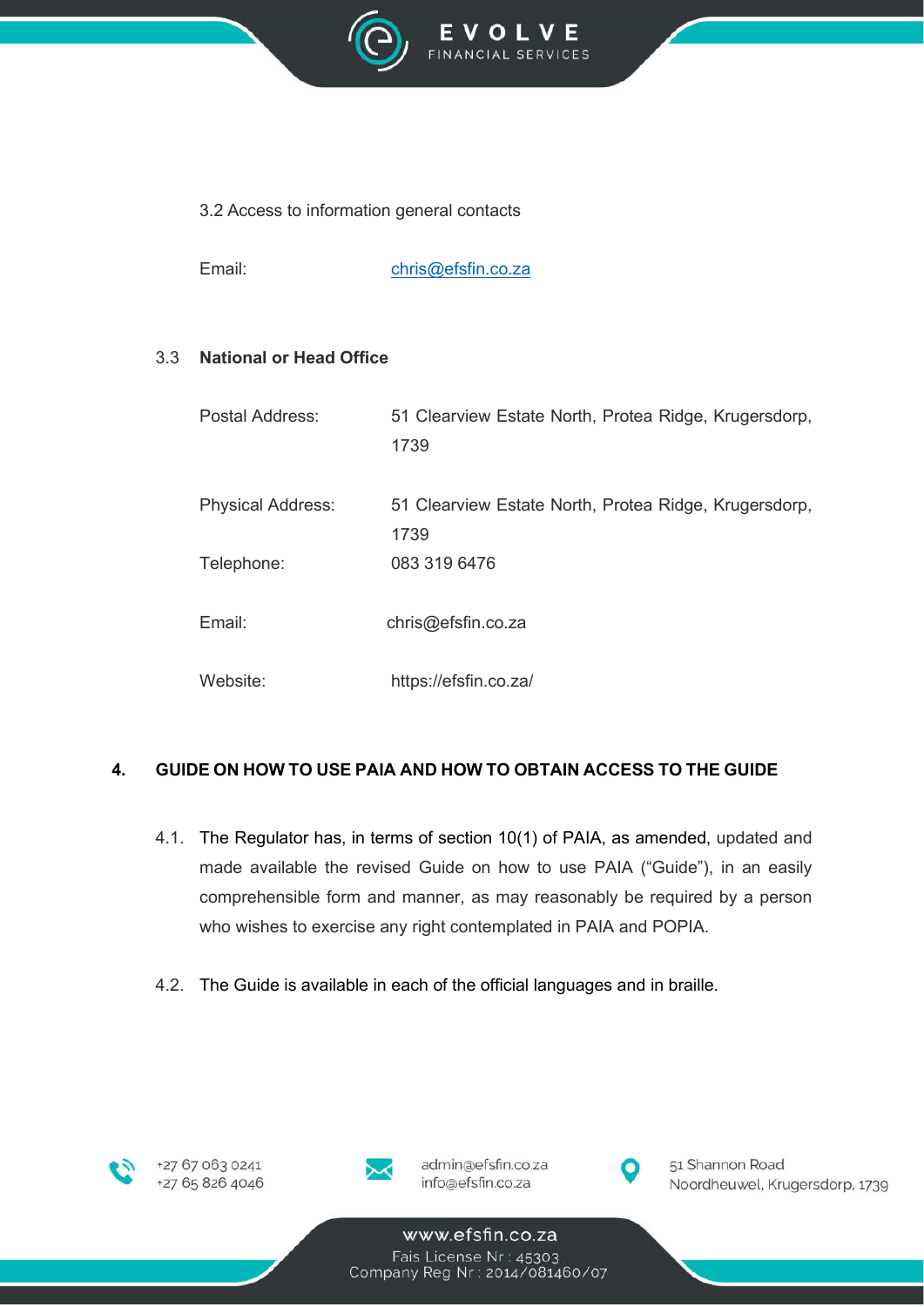

- 4.3. The aforesaid Guide contains the description of-
	- 4.3.1. the objects of PAIA and POPIA;
	- 4.3.2. the postal and street address, phone and fax number and, if available, electronic mail address of-
		- 4.3.2.1. the Information Officer of every public body, and
		- 4.3.2.2. every Deputy Information Officer of every public and private body designated in terms of section 17(1) of PAIA<sup>1</sup> and section 56 of POPIA<sup>2</sup>;
	- 4.3.3. the manner and form of a request for-
		- 4.3.3.1. access to a record of a public body contemplated in section 11 $3$ ; and
		- 4.3.3.2. access to a record of a private body contemplated in section  $50<sup>4</sup>$ ;

*<sup>3</sup> Section 11(1) of PAIA- A requester must be given access to a record of a public body if that requester complies with all the procedural requirements in PAIA relating to a request for access to that record; and access to that record is not refused in terms of any ground for refusal contemplated in Chapter 4 of this Part.*



+27 67 063 0241



admin@efsfin.co.za <sup>4</sup> *Section 50(1) of PAIA- A requester must be given access to any record of a private body if-*



51 Shannon Road Noordheuwel, Krugersdorp, 1739

a) that record is required for the

*b)* that person complies with the procedural requirements in PAIA. Celating to a request for access to that record; and c) access to that record is not refused in terms of any ground for refusal contemplated in Chapter 4

*c*) *access to that record is not refused in terms of any ground for refusal c***ontents of contemplated in Chapter 4 of this Parte.** 

Company Reg Nr: 2014/081460/07

<sup>1</sup> Section 17(1) of PAIA- *For the purposes of PAIA, each public body must, subject to legislation governing the employment of personnel of the public body concerned, designate such number of persons as deputy information officers as are necessary to render the public body as accessible as reasonably possible for requesters of its records.*

*<sup>2</sup> Section 56(a) of POPIA- Each public and private body must make provision, in the manner prescribed in section 17 of the Promotion of Access to Information Act, with the necessary changes, for the designation of such a number of persons, if any, as deputy information officers as is necessary to perform the duties and responsibilities as set out in section 55(1) of POPIA.*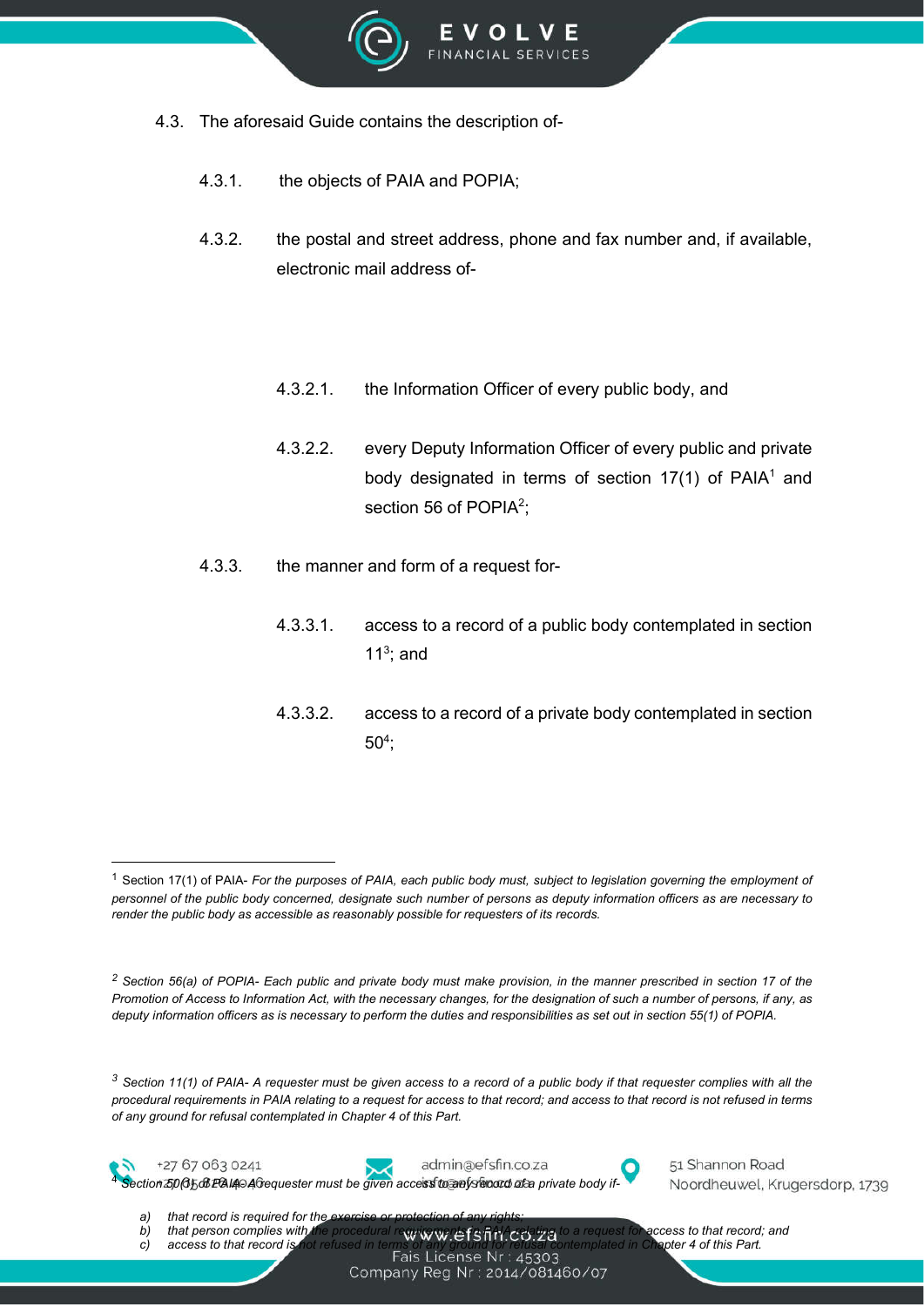

- 4.3.4. the assistance available from the IO of a public body in terms of PAIA and POPIA;
- 4.3.5. the assistance available from the Regulator in terms of PAIA and POPIA;
- 4.3.6. all remedies in law available regarding an act or failure to act in respect of a right or duty conferred or imposed by PAIA and POPIA, including the manner of lodging-
	- 4.3.6.1. an internal appeal;
	- 4.3.6.2. a complaint to the Regulator; and
	- 4.3.6.3. an application with a court against a decision by the information officer of a public body, a decision on internal appeal or a decision by the Regulator or a decision of the head of a private body;
- 4.3.7. the provisions of sections  $14<sup>5</sup>$  and  $51<sup>6</sup>$  requiring a public body and private body, respectively, to compile a manual, and how to obtain access to a manual;
- 4.3.8. the provisions of sections  $15^7$  and  $52^8$  providing for the voluntary disclosure of categories of records by a public body and private body, respectively;

*<sup>7</sup> Section 15(1) of PAIA- The information officer of a public body, must make available in the prescribed manner a description of the categories of records of the public body that are automatically available without a person having to request access*

*<sup>8</sup> Section 52(1) of PAIA- The head of a private body may, on a voluntary basis, make available in the prescribed manner a*  description of the categories of records of the private body that are religionatically available without a person having to request sdorp, 1739 *access*

*<sup>5</sup> Section 14(1) of PAIA- The information officer of a public body must, in at least three official languages, make available a manual containing information listed in paragraph 4 above.*

*<sup>6</sup> Section 51(1) of PAIA- The head of a private body must make available a manual containing the description of the information listed in paragraph 4 above.*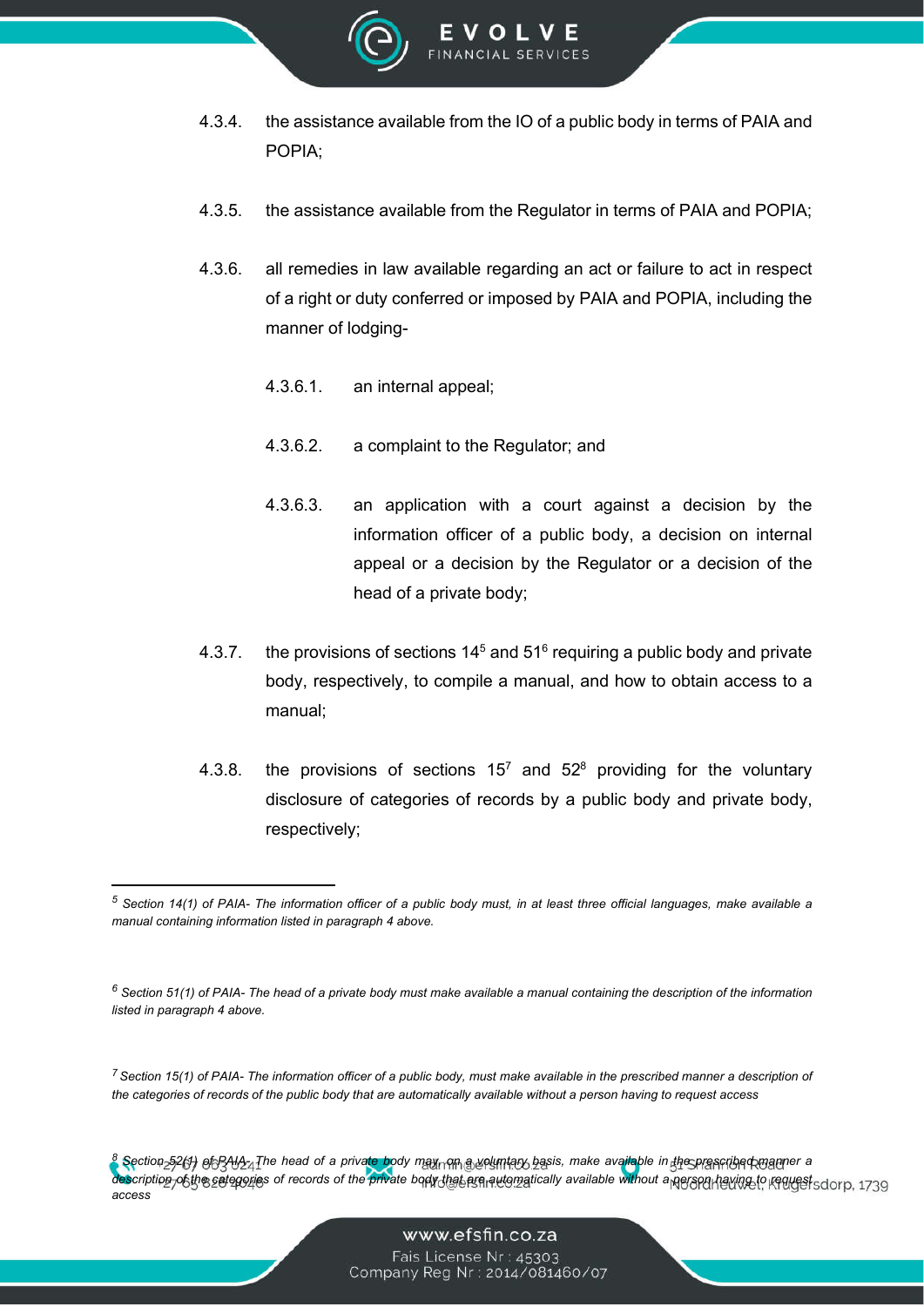

- 4.3.9. the notices issued in terms of sections  $22^9$  and  $54^{10}$  regarding fees to be paid in relation to requests for access; and
- 4.3.10. the regulations made in terms of section  $92^{11}$ .
- 4.4. Members of the public can inspect or make copies of the Guide from the offices of the public and private bodies, including the office of the Regulator, during normal working hours.
- 4.5. The Guide can also be obtained-
	- 4.5.1. upon request to the Information Officer;
	- 4.5.2. from the website of the Regulator (https://www.justice.gov.za/inforeg/).
- 4.6 A copy of the Guide is also available in one official languages, for public inspection during normal office hours-

4.6.1. English

*<sup>11</sup> Section 92(1) of PAIA provides that –"The Minister may, by notice in the Gazette, make regulations regarding-*

- *(a) any matter which is required or permitted by this Act to be prescribed;*
- *(b) any matter relating to the fees contemplated in sections 22 and 54;*
- *(c) any notice required by this Act;*

*(d) uniform criteria to be applied by the information officer of a public body when deciding which categories of records are to* 

- *be made available in terms of section 15; and* admin@efsfin.co.za +27 65 826 4046 info@efsfin.co.za
- *(e) any administrative or procedural matter necessary to give effect to the provisions of this Act."*

51 Shannon Road Noordheuwel, Krugersdorp, 1739

*<sup>9</sup> Section 22(1) of PAIA- The information officer of a public body to whom a request for access is made, must by notice require the requester to pay the prescribed request fee (if any), before further processing the request.*

<sup>10</sup> *Section 54(1) of PAIA- The head of a private body to whom a request for access is made must by notice require the requester to pay the prescribed request fee (if any), before further processing the request.*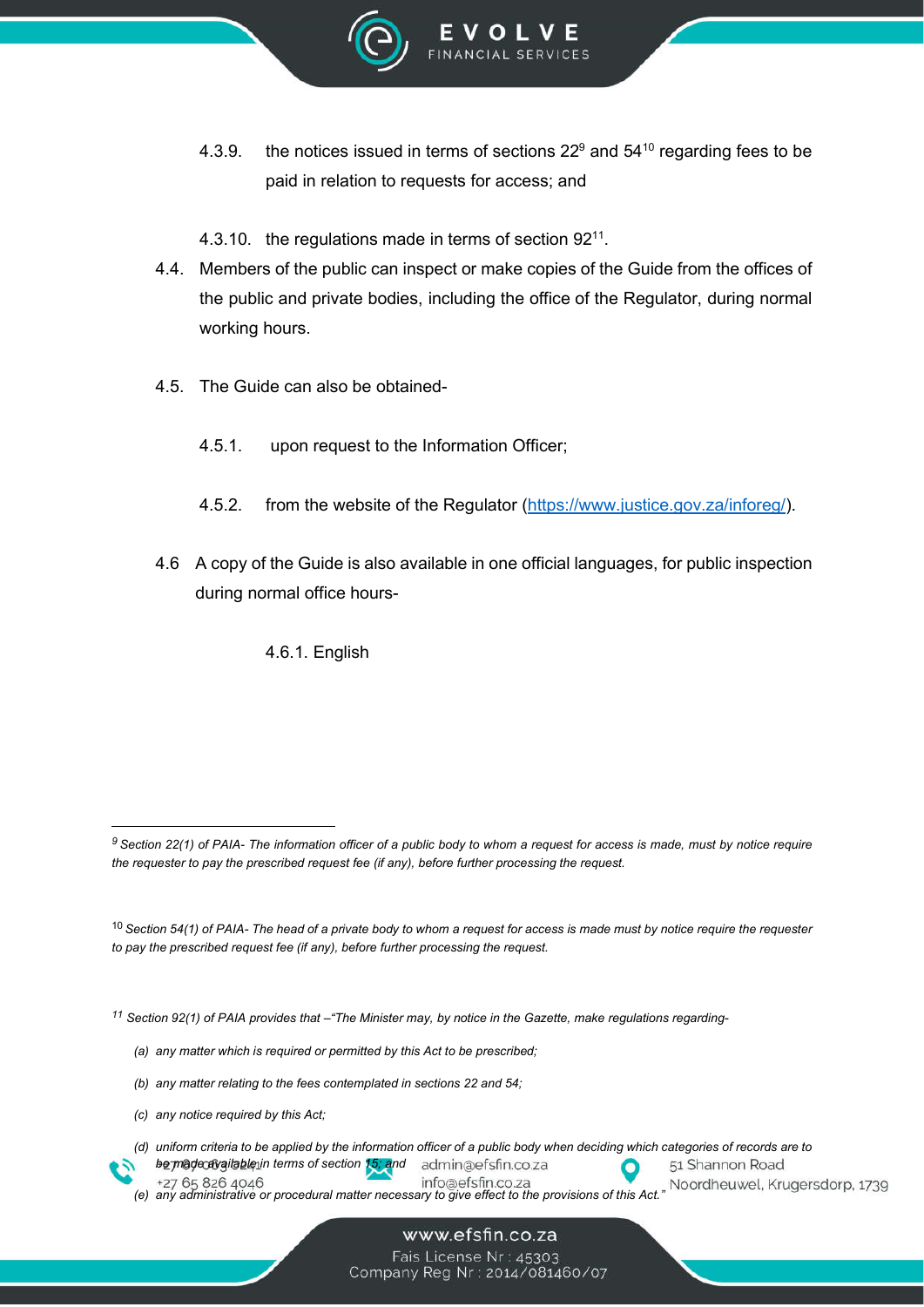

## **5. CATEGORIES OF RECORDS OF THE EFS FINANCIAL ADVISORY WHICH ARE AVAILABLE WITHOUT A PERSON HAVING TO REQUEST ACCESS**

| <b>Category of records</b> | <b>Types of the Record</b>         | Available on<br>Website | Available<br>upon<br>request |
|----------------------------|------------------------------------|-------------------------|------------------------------|
| <b>FAIS</b>                | Client and legislative requirement |                         | Х                            |
|                            | documents                          |                         |                              |
| <b>FICA</b>                | Client and legislative requirement |                         | Χ                            |
|                            | documents                          |                         |                              |

## **6. DESCRIPTION OF THE RECORDS OF EFS FINANCIAL ADVISORY WHICH ARE AVAILABLE IN ACCORDANCE WITH ANY OTHER LEGISLATION**

| <b>Category of Records</b>  | <b>Applicable Legislation</b>                       |
|-----------------------------|-----------------------------------------------------|
| Memorandum of incorporation | Companies Act 71 of 2008                            |
| <b>PAIA Manual</b>          | Promotion of Access to Information Act 2 of<br>2000 |





admin@efsfin.co.za info@efsfin.co.za



51 Shannon Road Noordheuwel, Krugersdorp, 1739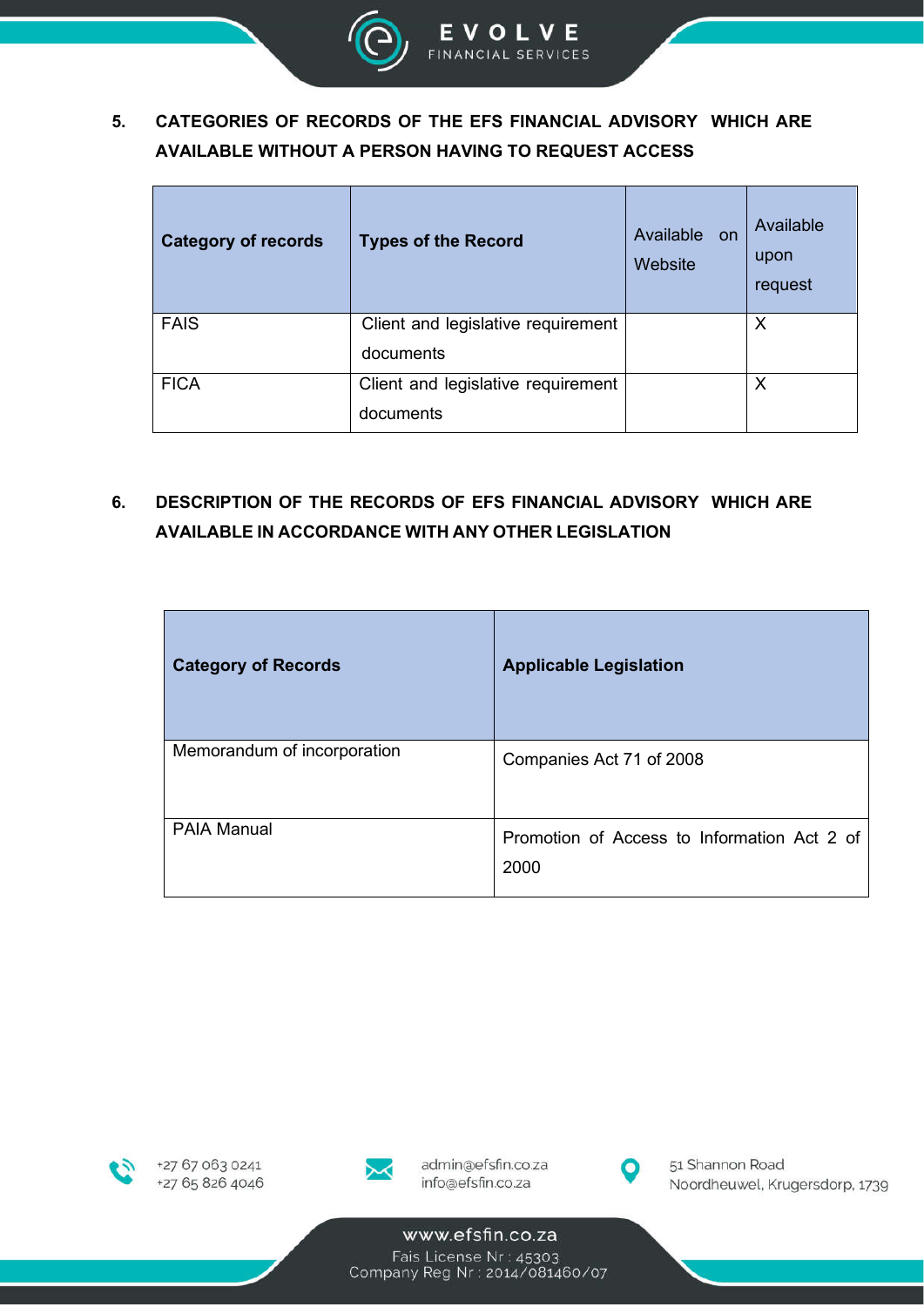

 $\overline{7}$ . DESCRIPTION OF THE SUBJECTS ON WHICH THE BODY HOLDS RECORDS AND CATEGORIES OF RECORDS HELD ON EACH SUBJECT BY EFS FINANCIAL **ADVISORY** 

|                        | Subjects on which the body<br>holds records |        |        |                              | <b>Categories of records</b> |       |        |
|------------------------|---------------------------------------------|--------|--------|------------------------------|------------------------------|-------|--------|
| Strategic              | Documents,                                  | Plans, | Annual | Reports,                     | Strategic                    | Plan, | Annual |
| Proposals              |                                             |        |        | Performance Plan.            |                              |       |        |
| <b>Human Resources</b> |                                             |        |        | - HR policies and procedures |                              |       |        |
|                        |                                             |        |        | - Advertised posts           |                              |       |        |
|                        |                                             |        |        | - Employees records          |                              |       |        |
|                        |                                             |        |        |                              |                              |       |        |



+27 67 063 0241 +27 65 826 4046



admin@efsfin.co.za info@efsfin.co.za



51 Shannon Road Noordheuwel, Krugersdorp, 1739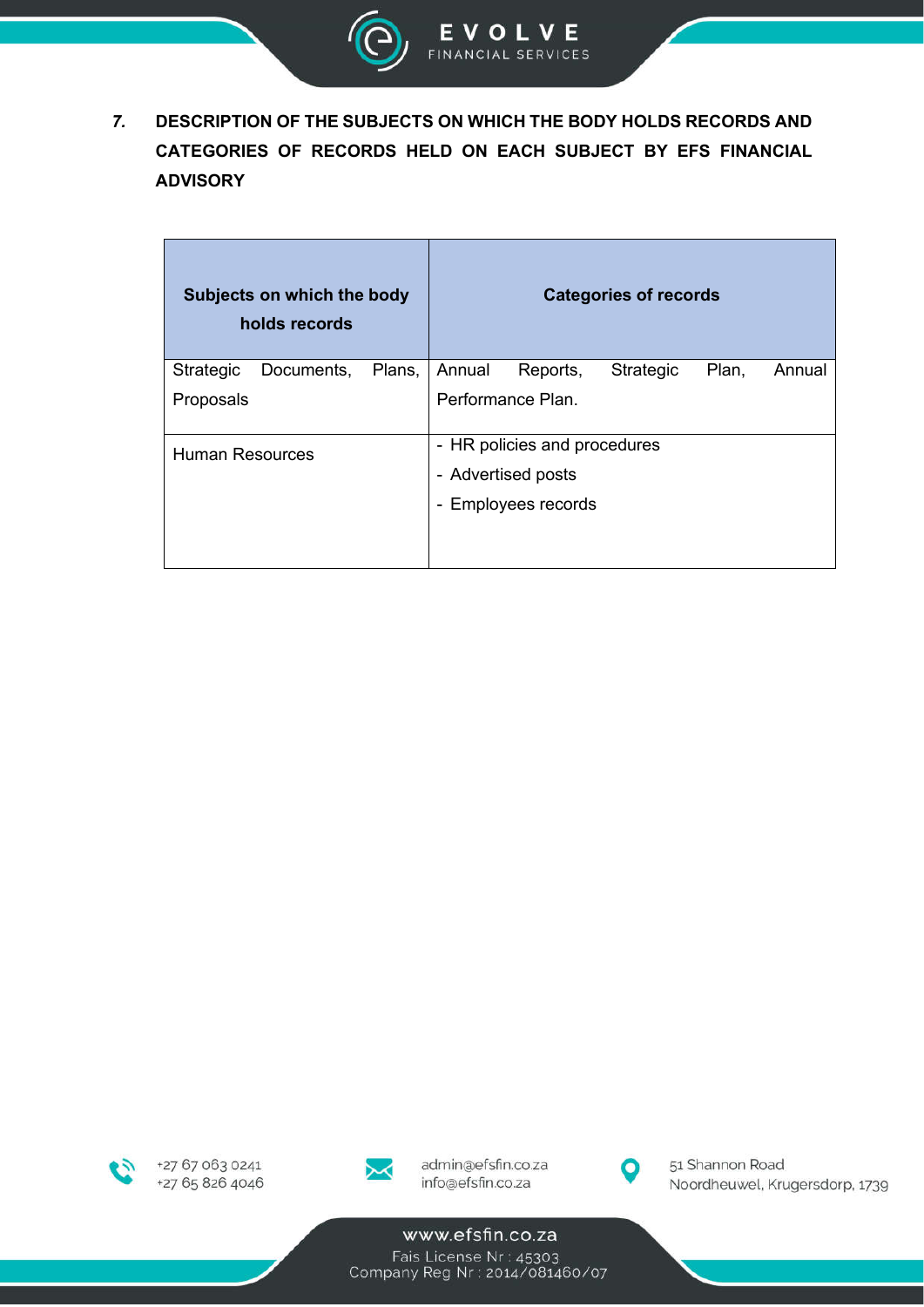

#### **8. PROCESSING OF PERSONAL INFORMATION**

#### **8.1 Purpose of Processing Personal Information**

Personal information is being processed for means of contractual requirements and FAIS legislative requirements.

## **8.2 Description of the categories of Data Subjects and of the information or categories of information relating thereto**

| <b>Categories of Data</b><br><b>Subjects</b> | Personal Information that may be processed                                                     |  |  |
|----------------------------------------------|------------------------------------------------------------------------------------------------|--|--|
| Customers / Clients                          | name, address, registration numbers or identity<br>numbers, employment status and bank details |  |  |
| <b>Service Providers</b>                     | names, registration number, vat numbers, address,<br>trade secrets and bank details            |  |  |
| Employees                                    | address, qualifications, gender and race                                                       |  |  |





admin@efsfin.co.za info@efsfin.co.za



51 Shannon Road Noordheuwel, Krugersdorp, 1739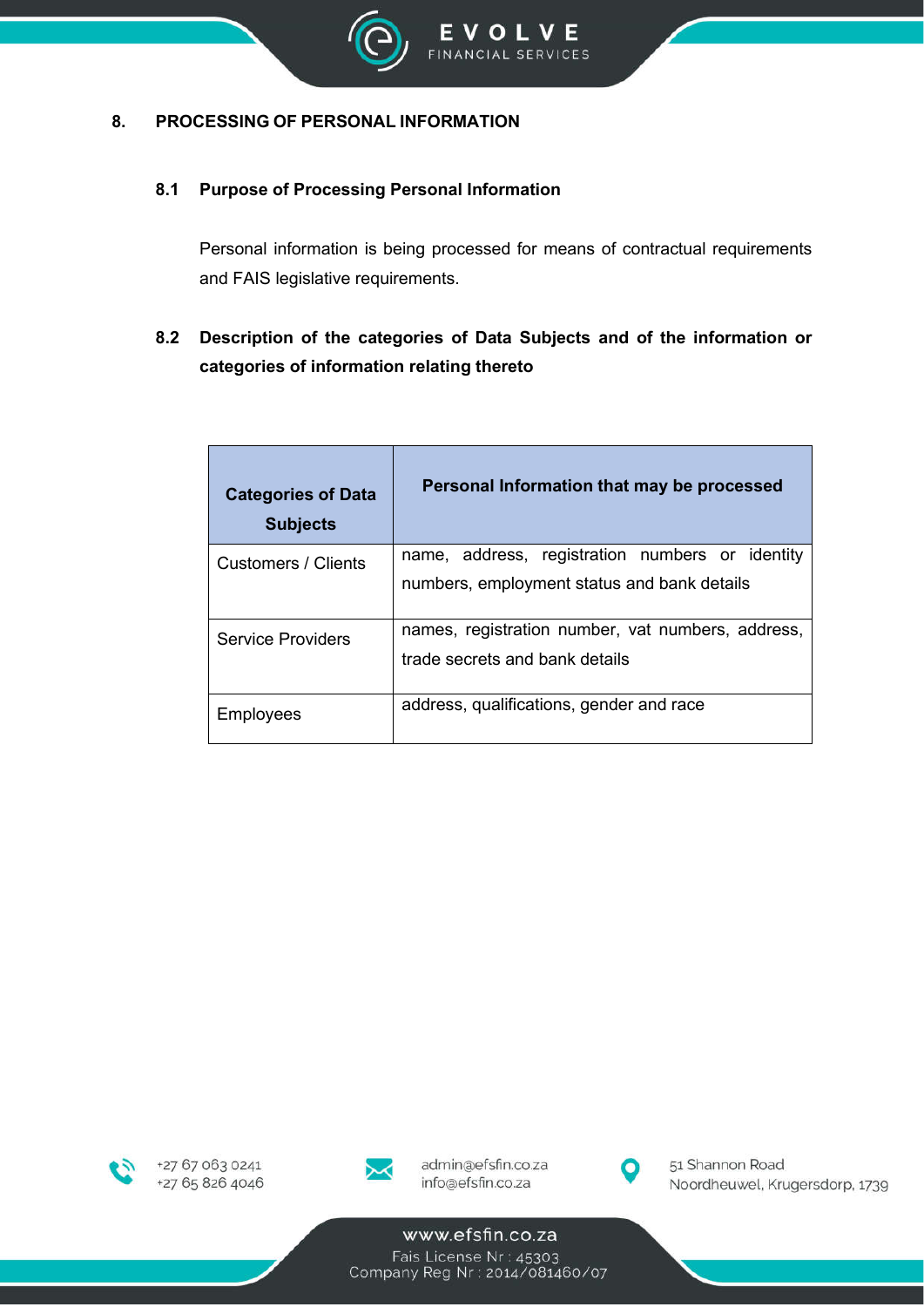

**8.3 The recipients or categories of recipients to whom the personal information may be supplied**

| Category of personal information                                     | Recipients or Categories of Recipients to<br>whom the personal information may<br>be<br>supplied |
|----------------------------------------------------------------------|--------------------------------------------------------------------------------------------------|
| Identity number and names, for<br>criminal checks                    | South African Police Services                                                                    |
| Qualifications, for qualification<br>verifications                   | South African Qualifications Authority                                                           |
| Credit and payment history, for Credit Bureaus<br>credit information |                                                                                                  |

#### **8.4 Planned transborder flows of personal information**

We do not have or plan to have any transborder flows of personal information.

## **8.5 General description of Information Security Measures to be implemented by the responsible party to ensure the confidentiality, integrity and availability of the information**

We have a Client Relationship Management system that is POPI compliant and all documents are saved there to ensure that the information is safeguarded, we also have anti-virus programs and data encryption solutions





admin@efsfin.co.za info@efsfin.co.za



51 Shannon Road Noordheuwel, Krugersdorp, 1739